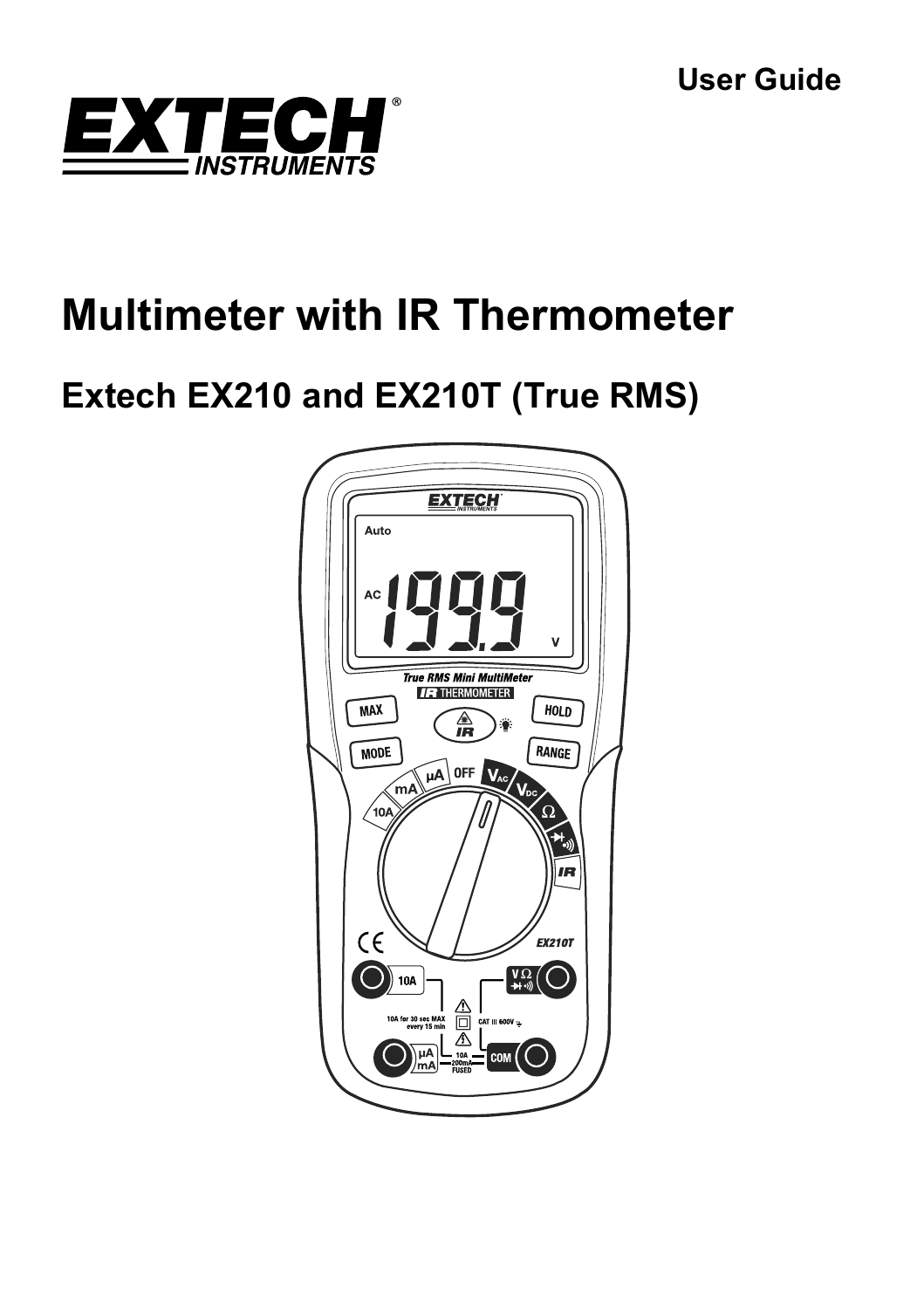## *Introduction*

Thank you for selecting the Extech EX210/EX210T True RMS (EX210T only) Autoranging Multimeter. This meter measures AC/DC Voltage, AC/DC Current, Resistance, Diode Test, and Continuity plus non-contact InfraRed Temperature. Proper use and care of this meter will provide many years of reliable service. Please visit the Extech Instruments website (www.extech.com) to check for the latest version of this User Guide. Extech Instruments is an ISO-9001 certified company.

## *Safety*  This symbol adjacent to another symbol, terminal or operating device indicates that the operator must refer to an explanation in the Operating Instructions to avoid personal injury or damage to the meter. This **WARNING** symbol indicates a potentially hazardous situation, which if not avoided, could result in death or serious injury. This **CAUTION** symbol indicates a potentially hazardous situation, which if not avoided, may result damage to the product. This symbol advises the user that the terminal(s) so marked must not be connected to a circuit point at which the voltage with respect to earth ground exceeds (in this case) 600 VAC or VDC. This symbol adjacent to one or more terminals identifies them as being associated with ranges that may, in normal use, be subjected to particularly hazardous voltages. For maximum safety, the meter and its test leads should not be handled when these terminals are energized. This symbol indicates that a device is protected throughout by double insulation or reinforced insulation. **WARNING CAUTION MAX 600V**

#### **PER IEC1010 OVERVOLTAGE INSTALLATION CATEGORY**

#### *OVERVOLTAGE CATEGORY I*

Equipment of OVERVOLTAGE CATEGORY I is equipment for connection to circuits in which measures are taken to limit the transient overvoltages to an appropriate low level. Note – Examples include protected electronic circuits.

#### *OVERVOLTAGE CATEGORY II*

Equipment of OVERVOLTAGE CATEGORY II is energy-consuming equipment to be supplied from the fixed installation.

Note – Examples include household, office, and laboratory appliances.

#### *OVERVOLTAGE CATEGORY III*

Equipment of OVERVOLTAGE CATEGORY III is equipment in fixed installations.

 Note – Examples include switches in the fixed installation and some equipment for industrial use with permanent connection to the fixed installation.

#### *OVERVOLTAGE CATEGORY IV*

Equipment of OVERVOLTAGE CATEGORY IV is for use at the origin of the installation.

Note – Examples include electricity meters and primary over-current protection equipment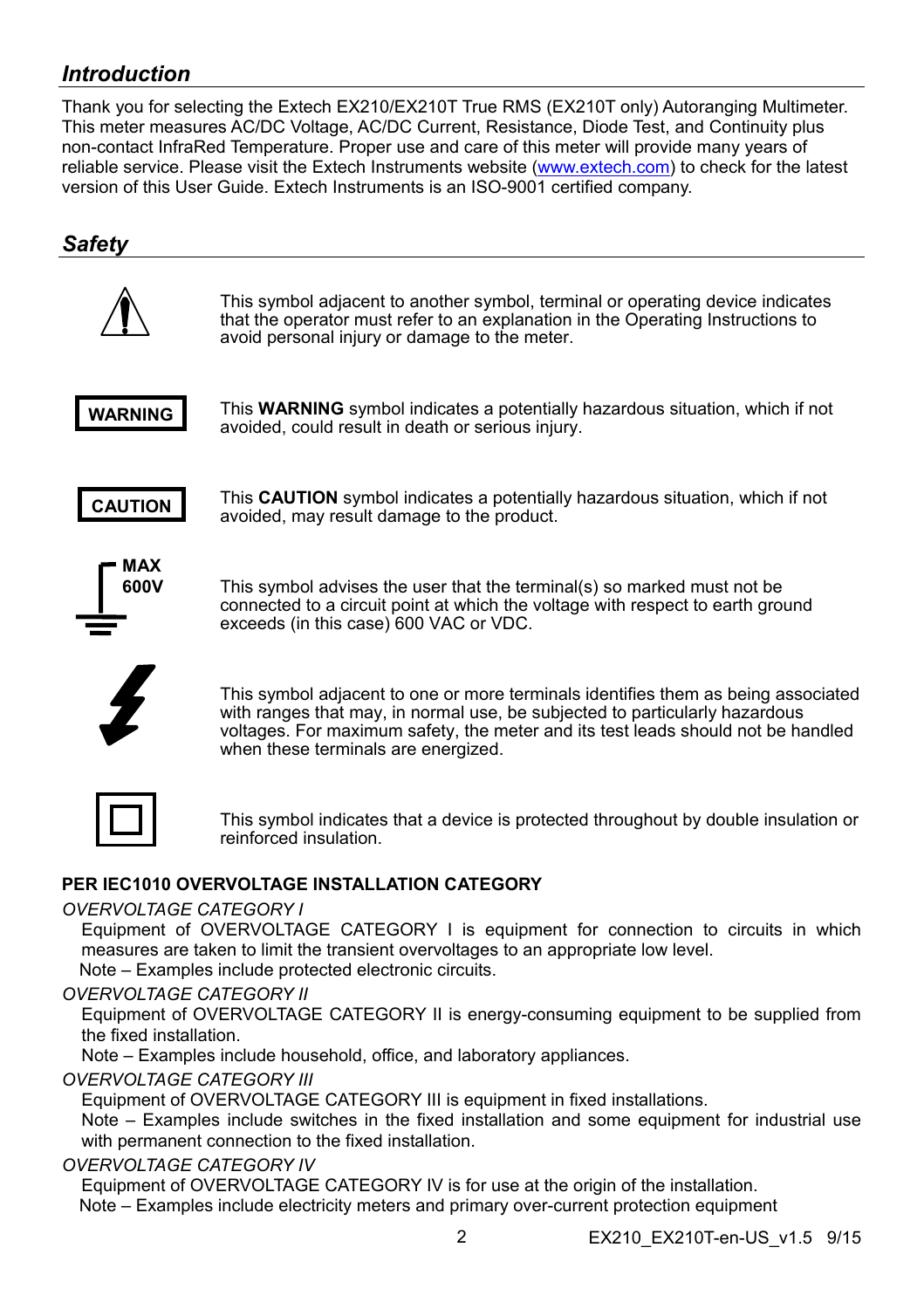#### **CAUTIONS**

- Improper use of this meter can cause damage, shock, injury or death. Read and understand this user manual before operating the meter.
- Always remove the test leads before replacing the battery or fuses.
- Inspect the condition of the test leads and the meter itself for any damage before operating the meter.
- Use great care when making measurements if the voltages are greater than 25 VAC rms or 35 VDC. These voltages are considered a shock hazard.
- Warning! This is a Class A device. This device can cause interference in residential areas.
- Always discharge capacitors and remove power from the device under test before performing Diode, Resistance or Continuity tests.
- Voltage checks on electrical outlets can be difficult and misleading because of the uncertainty of connection to the recessed electrical contacts. Other means should be used to ensure that the terminals are not "live".
- If the equipment is used in a manner not specified by the manufacturer, the protection provided by the equipment may be impaired.
- This device must not be used by children. It contains hazardous objects as well as small parts that the children could swallow.
- Do not leave batteries and packing material lying around unattended; they can be dangerous to children.
- In the event that this device will be stored for an extended period of time, remove the batteries.
- Expired or damaged batteries can leak and can be hazardous to skin. Use suitable hand gloves in such cases.
- Do not short-circuit the battery. Do not place the battery near a fire.
- Never mix battery types. Always install new batteries of the same type.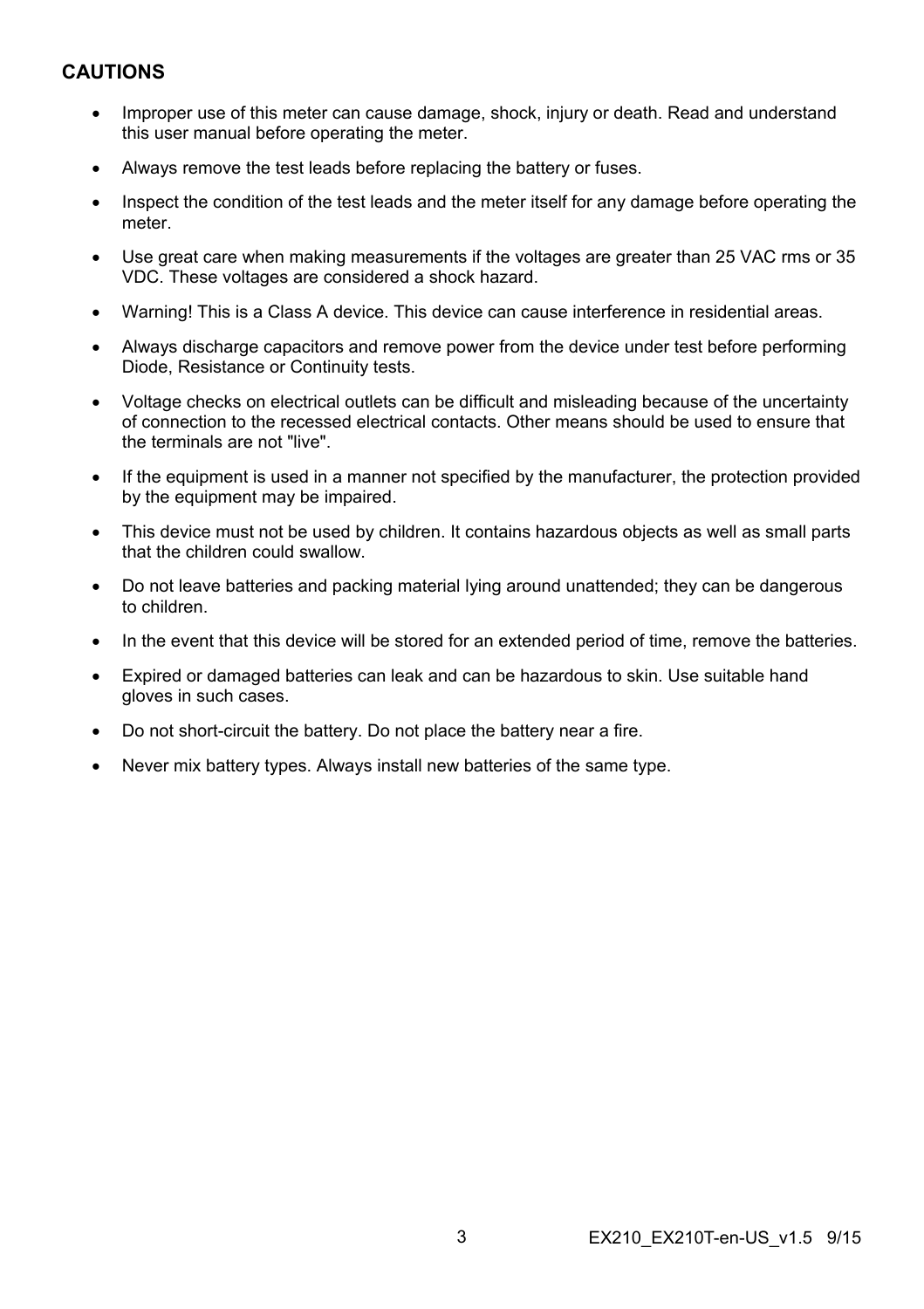#### **SAFETY INSTRUCTIONS**

This meter has been designed for safe use, but must be operated with caution. The rules listed below must be carefully followed for safe operation.

1. **NEVER** apply voltage or current to the meter that exceeds the specified maximum:

| <b>Input Protection Limits</b>              |                      |  |  |  |
|---------------------------------------------|----------------------|--|--|--|
| <b>Function</b>                             | <b>Maximum Input</b> |  |  |  |
| V AC/DC, Resistance, Diode Test, Continuity | 600 VDC/AC rms       |  |  |  |
| µA or mA AC/DC                              | 200mA fused          |  |  |  |
| A AC/DC                                     | 10A fused            |  |  |  |

- 2. **USE EXTREME CAUTION** when working with high voltages.
- 3. **DO NOT** measure voltage if the voltage on the "COM" input jack exceeds 600V above earth ground.
- 4. **NEVER** connect the meter leads across a voltage source while the function switch is in the current, resistance, or diode mode. Doing so can damage the meter.
- 5. **ALWAYS** discharge filter capacitors in power supplies and disconnect the power when making resistance or diode tests.
- 6. **ALWAYS** turn off the power and disconnect the test leads before opening the covers to replace the fuse or batteries.
- 7. **NEVER** operate the meter unless the back cover and the battery and fuse covers are in place and fastened securely.
- 8. If the equipment is used in a manner not specified by the manufacturer, the protection provided by the equipment may be impaired.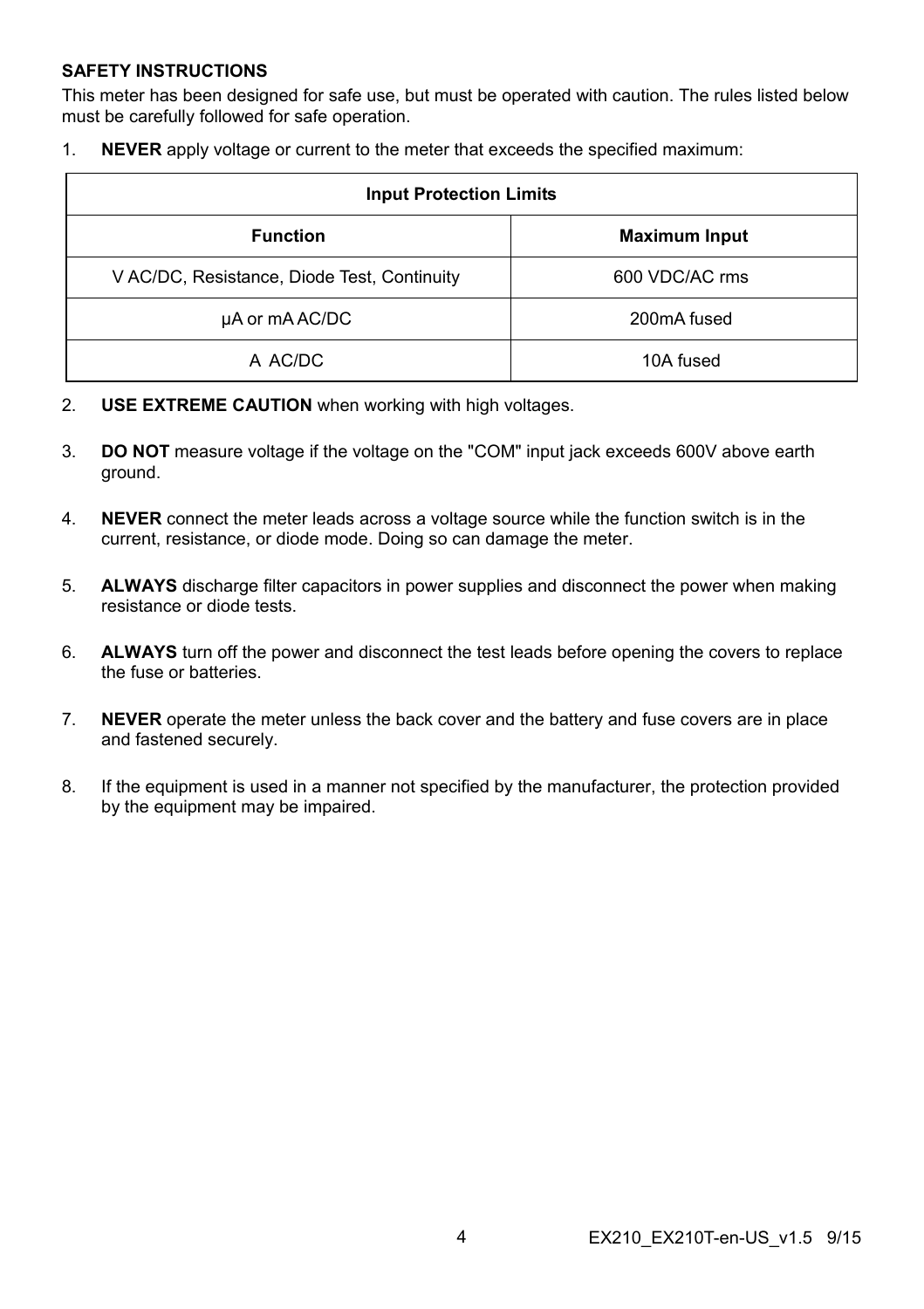## *Controls and Jacks*

- 1. IR Thermometer
- 2. Laser Pointer
- 3. 2000 count LCD
- 4. MAX button
- 5. MODE button
- 6. FUNCTION switch
- 7. mA, µA and 10A input jacks
- 8. IR Thermometer button
- 9. HOLD button
- 10. RANGE button
- 11. Positive input jack
- 12. COM input jack

**Note:** Tilt stand, test lead holders, and battery compartment are on rear of unit.

## *Symbols and Enunciators*

| 11          | Continuity                              |
|-------------|-----------------------------------------|
| H           | Diode test                              |
| μ           | micro (10 <sup>-6</sup> ) (amps)        |
| m           | milli (10 <sup>-3</sup> ) (volts, amps) |
| Α           | Amps                                    |
| k           | kilo (10 $3$ ) (ohms)                   |
| м           | mega (10 <sup>6</sup> ) (ohms)          |
| Ω           | Ohms                                    |
| v           | Volts                                   |
| AC          | Alternating current                     |
| DC          | Direct current                          |
| ٥F          | Degrees Fahrenheit                      |
| °C          | Degrees Centigrade                      |
| MAX         | Maximum                                 |
| AUTO        | Autoranging                             |
| HOLD        | Display hold                            |
| <b>SCAN</b> | IR temperature in progress              |



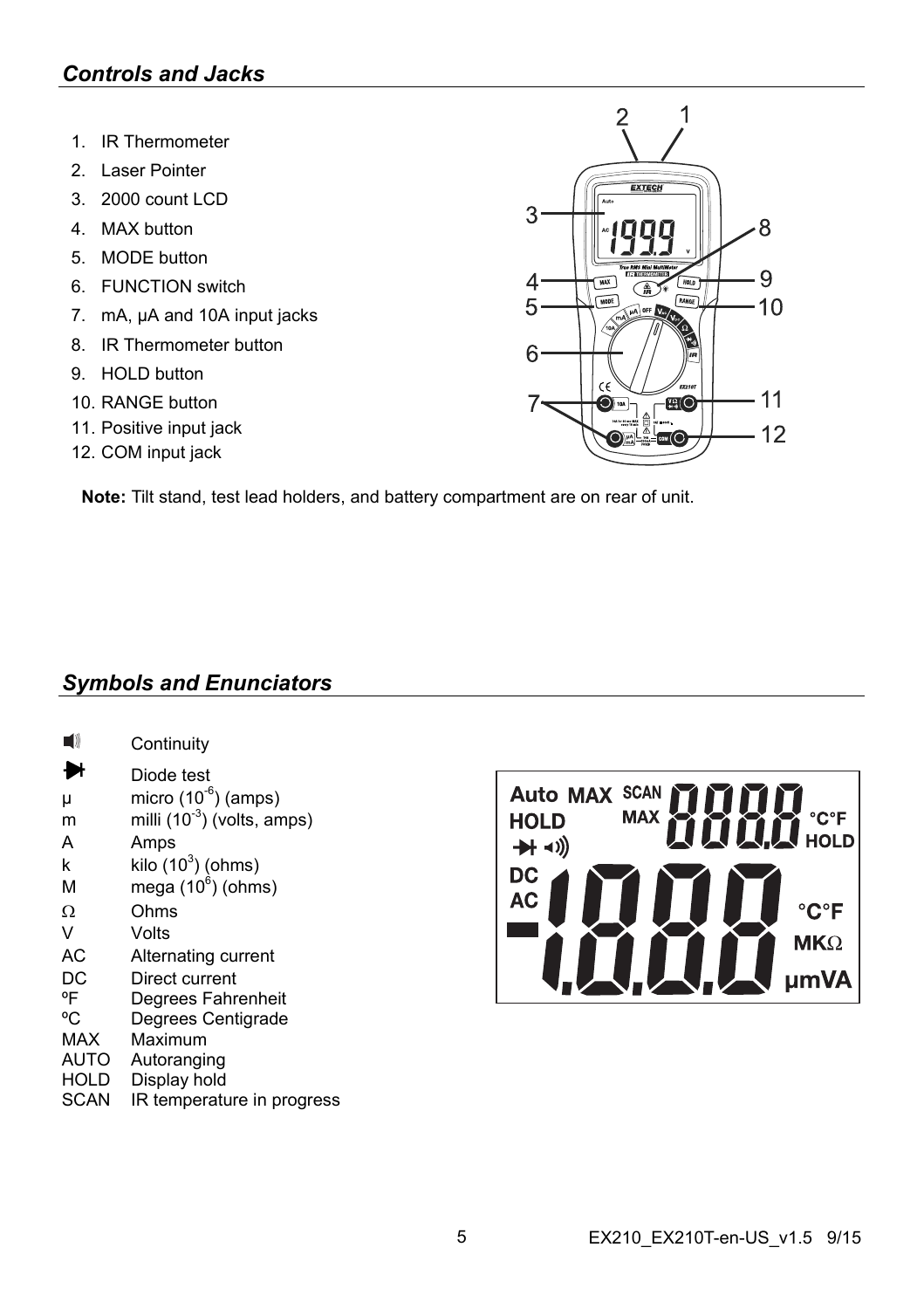**WARNING**: Risk of electrocution. High-voltage circuits, both AC and DC, are extremely dangerous and should be measured with great care.

- 1. ALWAYS turn the function switch to the **OFF** position when the meter is not in use.
- 2. If "OL" appears in the display during a measurement, the value exceeds the range you have selected. Change to a higher range.

#### **AC/DC VOLTAGE MEASUREMENTS**

**CAUTION:** Do not measure DC voltages if a motor on the circuit is being switched ON or OFF. Large voltage surges may occur that can damage the meter.

- 1. Rotate the function switch to the **VAC or VDC** position.
- 2. Insert the black test lead banana plug into the negative **COM** jack. Insert the red test lead banana plug into the positive **V** jack.
- 3. Touch the black test probe tip to the negative side of the circuit. Touch the red test probe tip to the positive side of the circuit.
- 4. Read the voltage in the display.

#### **AC/DC CURRENT MEASUREMENTS**

- 1. Insert the black test lead banana plug into the negative **COM** jack.
- 2. Press the **MODE** button to indicate "**DC**" or "**AC**" on the display.
- 3. For current measurements up to 2000µA, set the function switch to the **µA** position and insert the red test lead banana plug into the **µA/mA** jack.
- 4. For current measurements up to 200 mA DC, set the function switch to the **mA** position and insert the red test lead banana plug into the **µA/mA** jack.
- 5. For current measurements up to 10A DC, set the function switch to the **10A** position and insert the red test lead banana plug into the **10A** jack.
- 6. Connect the test leads in series with the circuit under test.
- 7. Apply power to the circuit.
- 8. Read the current in the display.



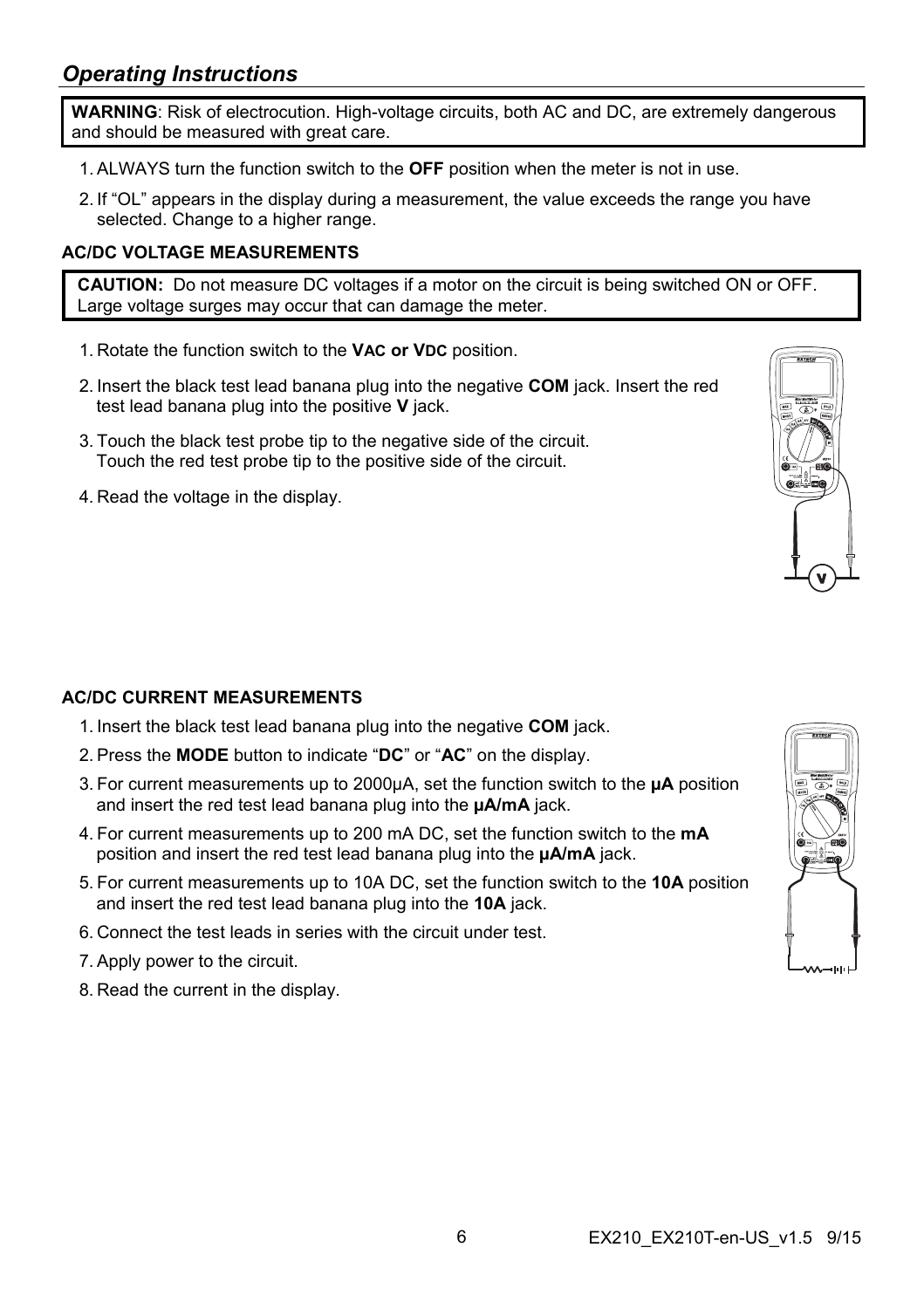#### **RESISTANCE MEASUREMENTS**

**WARNING:** To avoid electric shock, disconnect power to the unit under test and discharge all capacitors before taking any resistance measurements. Remove the batteries and unplug the line cords.

- 1. Rotate the function switch to the **Ω** position.
- 2. Insert the black test lead banana plug into the negative **COM** jack. Insert the red test lead banana plug into the positive  $\Omega$  jack.
- 3. Touch the test probe tips across the device under test.
- 4. Read the resistance in the display.

#### **CONTINUITY CHECK**

**WARNING:** To avoid electric shock, never measure continuity on circuits or wires that have a voltage potential.

- 1. Rotate the function switch to the  $\blacktriangleright$   $\blacktriangleright$   $\bowtie$  position.
- 2. Insert the black lead banana plug into the negative **COM** jack. Insert the red test lead banana plug into the positive  $\mathcal{V}$  jack.
- 3. Press the **MODE** button to indicate  $\blacksquare$  on the display
- 4. Touch the test probe tips to the circuit or wire you wish to check.
- 5. If the resistance is less than the continuity threshold, the audible signal will sound.

#### **DIODE TEST**

- 1. Rotate the function switch to the green  $\blacktriangleright$   $\clubsuit$   $\mathfrak{W}$  position.
- 2. Insert the black test lead banana plug into the negative **COM** jack and the red test lead banana plug into the positive  $\blacktriangleright$  iack.
- 3. Press the **MODE** button to indicate " $\mathbb{H}$  "and "V" on the display.
- 4. Touch the test probes to the diode under test. Forward voltage will typically indicate 0.400 to 0.700V. Reverse voltage will indicate "**OL**". Shorted devices will indicate near 0V and an open device will indicate "**OL**" in both polarities.





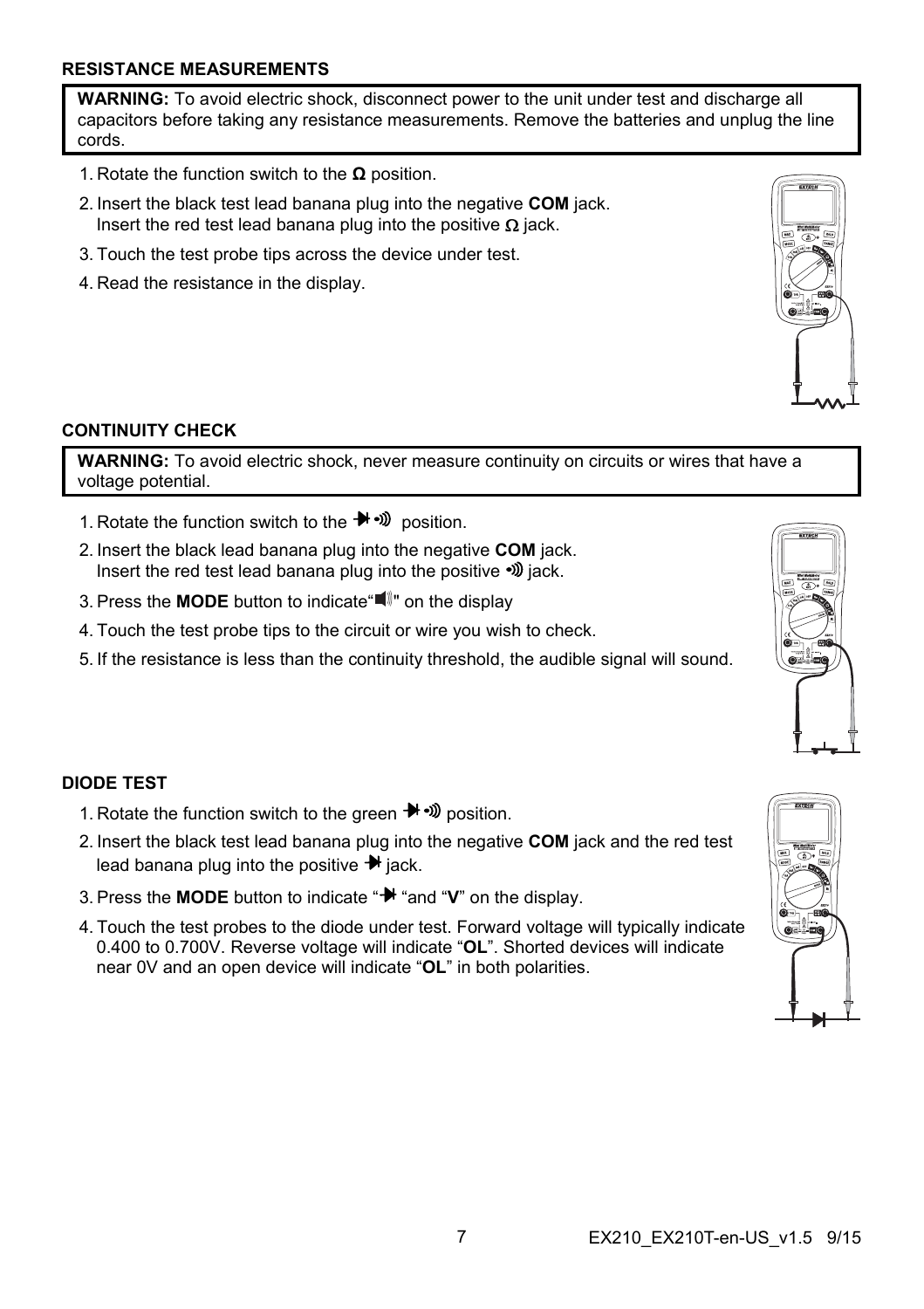#### **NON-CONTACT INFRARED TEMPERATURE MEASUREMENTS**

- 1. Rotate the function switch to the **IR** position. The upper right four digit temperature display will switch on.
- 2. Press the **MODE** button to select °F or °C.
- 3. Aim the infrared sensor (top of meter) at the surface to be measured.
- 4. Press and Hold the **IRT @** button to turn on the IR thermometer and laser pointer. The laser pointer identifies the surface spot to be measured and "SCAN" will flash in the display.
- 5. Read the temperature in the display.
- 6. The area of the surface to be measured must be larger than the spot size as determined by the distance to spot size values listed in the specification table.
- 7. Release the **IRT**  $\bullet$  button to turn the IR thermometer and laser pointer off. "HOLD" and the final measured value will remain in the display.

**WARNING: Do not directly view or direct the laser pointer at an eye.** Low power visible lasers do not normally present a hazard, but may present some potential for hazard if viewed directly for extended periods of time.



#### **IR Spot to Distance Diagram**

The 4:1 spot to distance ratio determines the size of the measured surface area with respect to the distance the meter is held away from the surface.



#### **IR Measurement Notes**

- 1. The object under test should be larger than the spot (target) size calculated by the field of view diagram.
- 2. If the surface of the object under test is covered with frost, oil, grime, etc., clean before taking measurements.
- 3. If an object's surface is highly reflective, apply masking tape or flat black paint to the surface before measuring.
- 4. The meter will not make measurements through glass steam, dust, and smoke.
- 5. To find a hot spot, aim the meter outside the area of interest then scan across (in an up and down motion) until the hot spot is located.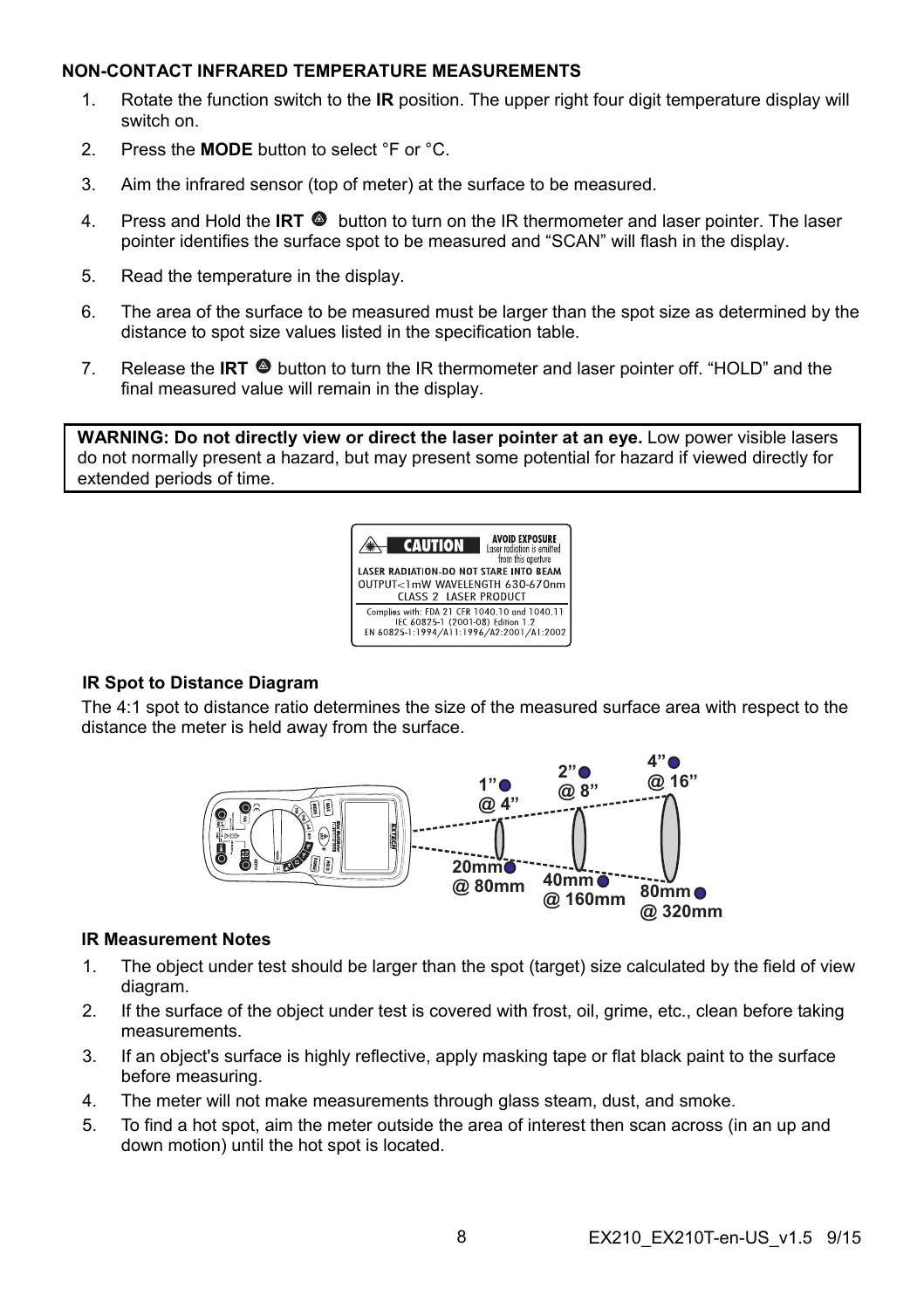#### **AUTORANGING/MANUAL RANGE SELECTION**

When the meter is first switched on, it automatically enters the AutoRanging mode. This automatically selects the best range for the measurements being made and is generally the best mode for most measurements. For measurement situations requiring that a range be manually selected, perform the following:

- 1. Press the **RANGE** button. The "**AUTO"** display indicator will turn off.
- 2. Press the **RANGE** key to step through the available ranges until the range desired is selected.
- 3. Press and hold the **RANGE** button for 2 seconds to exit manual ranging.

**Note:** Manual ranging does not apply to the Temperature, Diode and Continuity functions.

#### **MAX (MAXIMUM READING) MODE**

- 1. Press the **MAX** button to activate the MAX mode. The display icon "**MAX**" will appear. The meter will display and hold the maximum reading and will update only when a new maximum value is detected.
- 2. Press the **MAX** button again to exit the mode.

**Note:** Max does not apply to the Resistance, Diode and Continuity functions.

#### **DISPLAY BACKLIGHT**

Press and hold the IRT  $\otimes \ddot{\ddot{\bullet}}$  button for 2 second to turn the backlight on. The backlight will automatically turn off after approximately 10 seconds or press and hold the button again for 2 seconds to manually turn it off.

#### **HOLD**

The **HOLD** function freezes the reading in the display. Press the **HOLD** button momentarily to activate or to exit the **HOLD** function.

Note: The HOLD button does not function in the IR measurement mode.

#### **AUTO SLEEP**

If no button is pressed the auto sleep feature will place the meter in sleep mode after approximately 15 minutes of operation. If this happens, press any button to wake the meter or switch the meter to OFF if it no longer in use.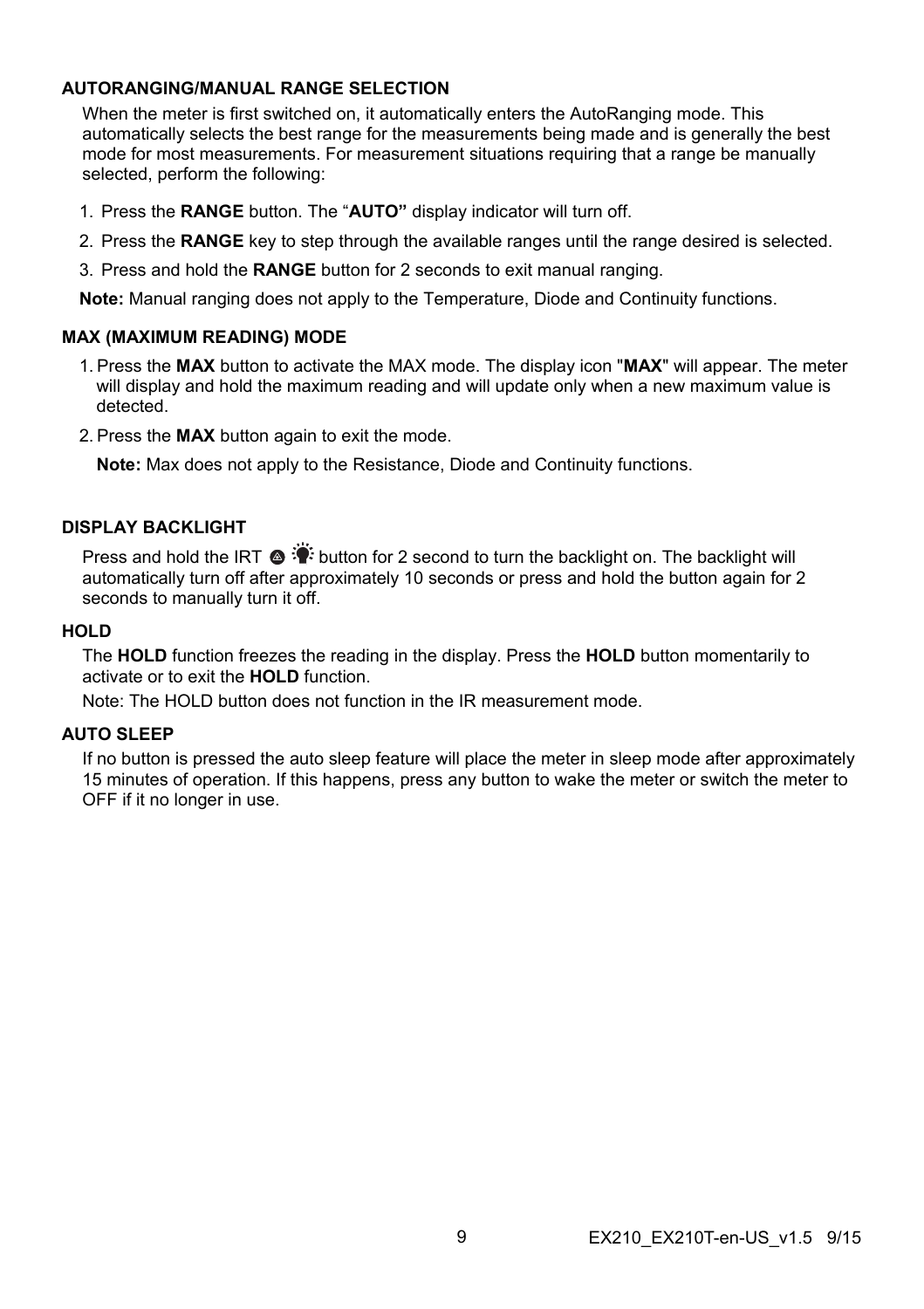### *Maintenance*

**WARNING**: To avoid electric shock, disconnect the test leads from any source of voltage before removing the back cover or the battery or fuse covers.

**WARNING:** To avoid electric shock, do not operate the meter until the battery and fuse covers are in place and fastened securely.

This MultiMeter is designed to provide years of dependable service, if the following care instructions are followed:

- 1. **KEEP THE METER DRY**. If it gets wet, wipe it off.
- 2. **USE AND STORE THE METER IN NORMAL TEMPERATURES.** Temperature extremes can shorten the life of the electronic parts and distort or melt plastic parts.
- 3. **HANDLE THE METER GENTLY AND CAREFULLY.** Dropping it can damage the electronic parts or the case.
- 4. **KEEP THE METER CLEAN.** Wipe the case occasionally with a damp cloth. DO NOT use chemicals, cleaning solvents, or detergents.
- 5. **USE ONLY FRESH BATTERIES OF THE RECOMMENDED SIZE AND TYPE.** Remove old or weak batteries so they do not leak and damage the unit.
- 6. **IF THE METER IS TO BE STORED FOR A LONG PERIOD OF TIME**, the batteries should be removed to prevent damage to the unit.

#### **BATTERY and FUSE Replacement**

**WARNING**: To avoid electric shock, disconnect the test leads from any source of voltage before removing the battery cover.

- 1. Turn power off and disconnect the test leads from the meter.
- 2. Lift the meter stand to expose the battery cover.
- 3. Open the rear battery/fuse compartment by removing the Phillips head screw on the lower rear of the meter.
- 4. Carefully pull down on the cover just enough to release the latch and then lift it off. The cover will not pull down all the way.
- 5. Remove the old battery or fuse and install a new one of the correct rating.
- 6. Place the battery/fuse cover back in place. Secure with the screw.

**WARNING:** To avoid electric shock, do not operate the meter until the battery cover is in place and fastened securely.

**NOTE:** If the meter does not work properly, check the fuses and replace the battery to make sure that they are still good and that they are properly inserted.

#### **Battery Safety Reminders**

- o Please dispose of batteries responsibly; observe local, state, and national regulations.
- o Never dispose of batteries in a fire; batteries may explode or leak.
- o Never mix battery types; install new batteries of the same type.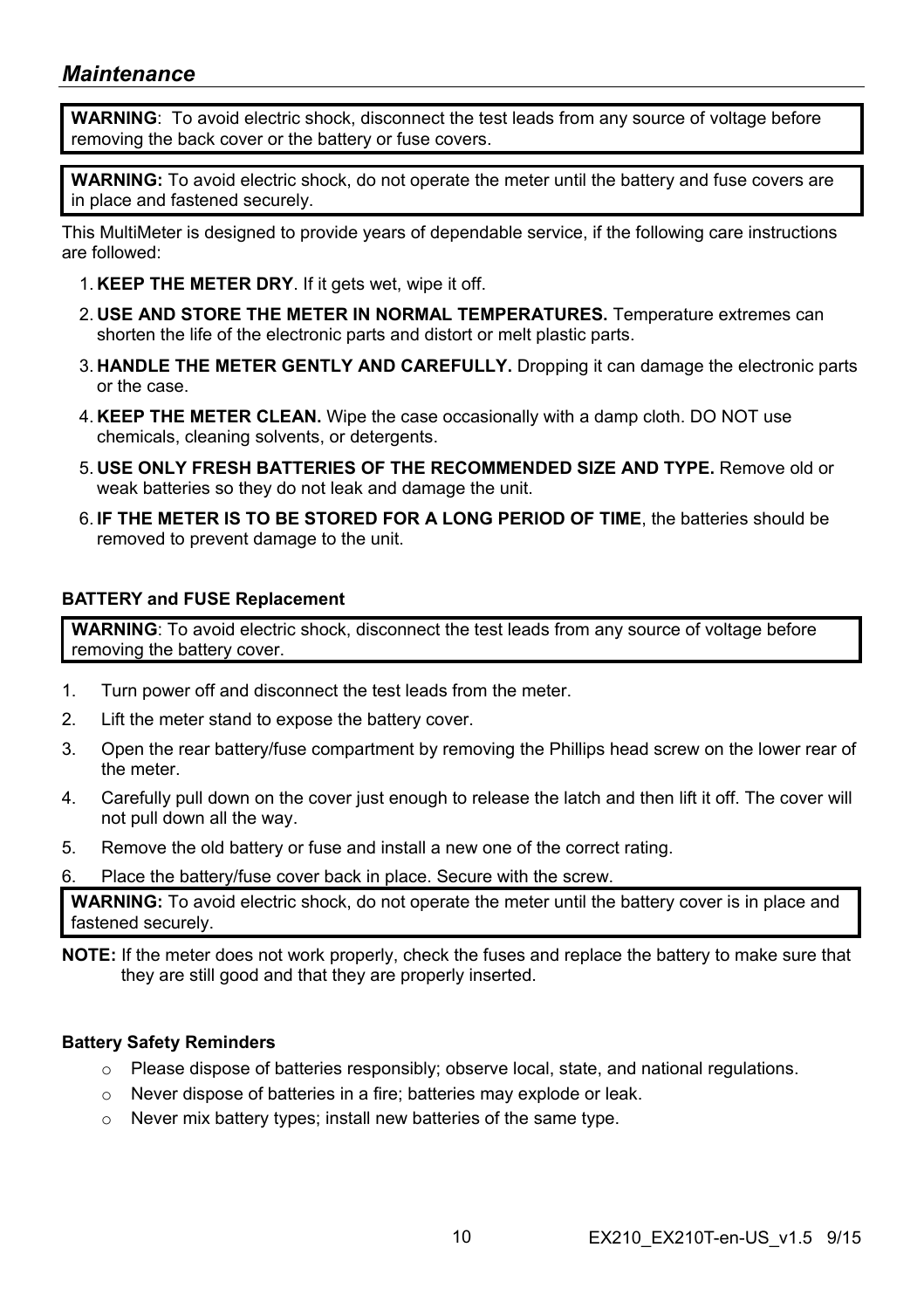## *Specifications*

| <b>Function</b>                        | Range                                                                 | <b>Resolution</b>  | Accuracy                        |  |  |
|----------------------------------------|-----------------------------------------------------------------------|--------------------|---------------------------------|--|--|
| DC Voltage                             | 200 mV                                                                | $0.1$ mV           | $\pm$ (0.8% reading + 6 digits) |  |  |
|                                        | 2V                                                                    | 0.001V             | $\pm$ (0.5% reading + 2 digits) |  |  |
|                                        | <b>20V</b>                                                            | 0.01V              |                                 |  |  |
|                                        | 200V                                                                  | 0.1V               |                                 |  |  |
|                                        | 600V                                                                  | 1V                 | $\pm$ (0.8% reading + 2 digits) |  |  |
| <b>AC Voltage</b>                      | 200 mV                                                                | $0.1$ mV           |                                 |  |  |
| (50/60Hz)<br>True RMS<br>(EX210T only) | 2V                                                                    | 0.001V             |                                 |  |  |
|                                        | <b>20V</b>                                                            | 0.01V              | $\pm$ (1.5% reading + 6 digits) |  |  |
|                                        | 200V                                                                  | 0.1V               |                                 |  |  |
|                                        | 600V                                                                  | 1V                 |                                 |  |  |
|                                        | All AC voltage ranges are specified from 5% of range to 100% of range |                    |                                 |  |  |
| <b>DC Current</b>                      | $200 \mu A$                                                           | $0.1 \mu A$        |                                 |  |  |
|                                        | 2000 µA                                                               | $1 \mu A$          | $\pm$ (1.5% reading + 5 digits) |  |  |
|                                        | 20 mA                                                                 | $0.01 \text{ mA}$  |                                 |  |  |
|                                        | 200 mA                                                                | 0.1 <sub>m</sub> A |                                 |  |  |
|                                        | 2.000                                                                 | 0.001A             | $\pm$ (2.5% reading + 5 digits) |  |  |
|                                        | 10 A                                                                  | 0.01A              |                                 |  |  |
|                                        | Note: 10A for 30 sec max                                              |                    |                                 |  |  |
| <b>AC Current</b>                      | $200 \mu A$                                                           | $0.1 \mu A$        |                                 |  |  |
| (50/60Hz)<br>True RMS<br>(EX210T only) | 2000 µA                                                               | $1 \mu A$          | $\pm$ (1.5% reading + 8 digits) |  |  |
|                                        | 20 mA                                                                 | $0.01 \text{ mA}$  |                                 |  |  |
|                                        | 200 mA                                                                | 0.1 <sub>m</sub> A |                                 |  |  |
|                                        | 2.000                                                                 | 0.001A             | $\pm$ (3.0% reading + 5 digits) |  |  |
|                                        | 10 A                                                                  | 0.01A              |                                 |  |  |
|                                        | Note: 10A for 30 sec max                                              |                    |                                 |  |  |

NOTE: Accuracy is stated at 18<sup>°</sup>C to 28<sup>°</sup>C (65<sup>°</sup>F to 83<sup>°</sup>F) and less than 75% RH.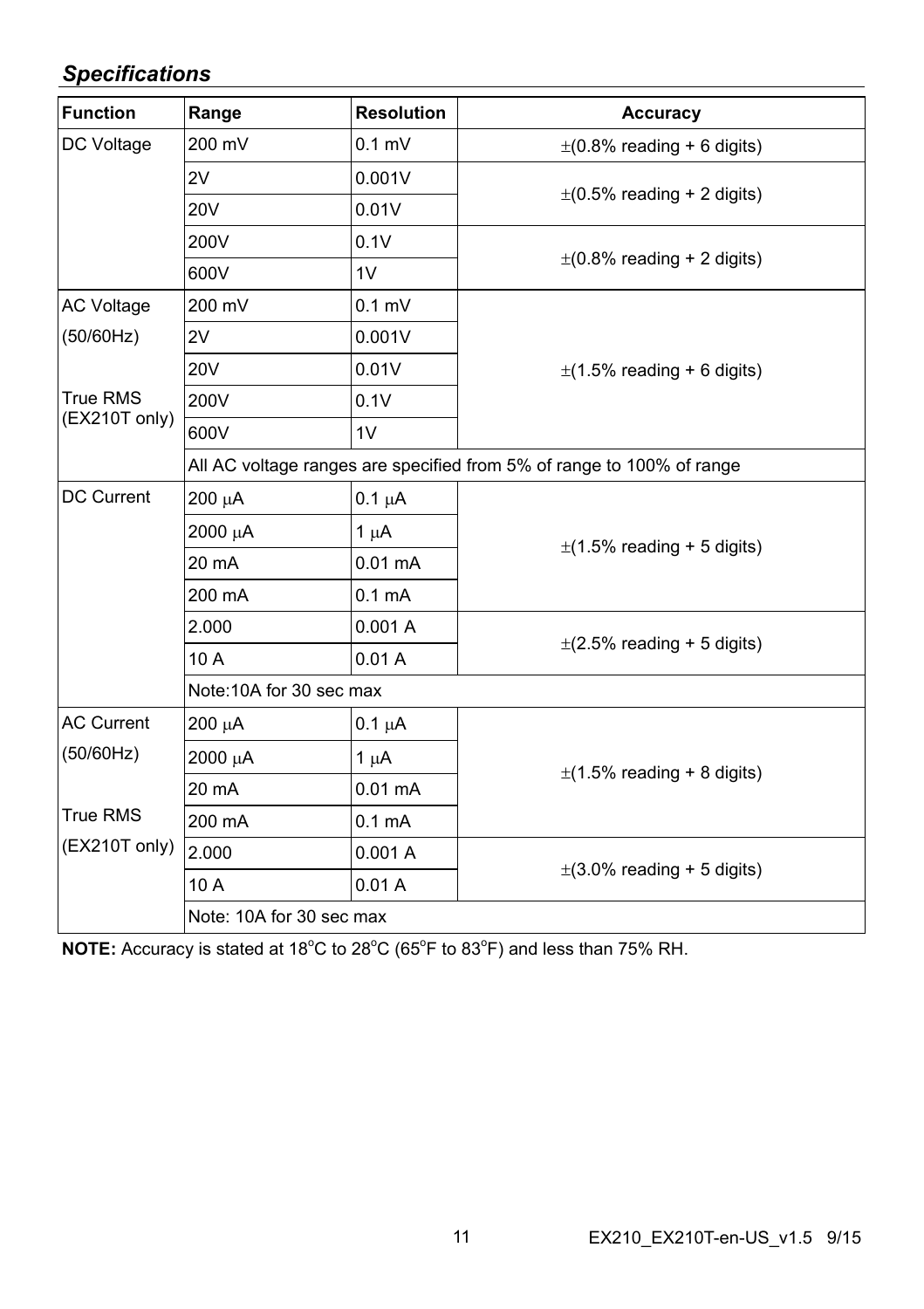| <b>Function</b>                                                                                                                                                                                                                                                                                                                                                                                                                            | Range                    |                                                                                                                                                                                                                                                                                                                                                                                                                                                                                                                         | <b>Resolution</b>                                                                                                                                                                                                                                                                                                                                                                                                  | <b>Accuracy</b>                 |
|--------------------------------------------------------------------------------------------------------------------------------------------------------------------------------------------------------------------------------------------------------------------------------------------------------------------------------------------------------------------------------------------------------------------------------------------|--------------------------|-------------------------------------------------------------------------------------------------------------------------------------------------------------------------------------------------------------------------------------------------------------------------------------------------------------------------------------------------------------------------------------------------------------------------------------------------------------------------------------------------------------------------|--------------------------------------------------------------------------------------------------------------------------------------------------------------------------------------------------------------------------------------------------------------------------------------------------------------------------------------------------------------------------------------------------------------------|---------------------------------|
| Resistance                                                                                                                                                                                                                                                                                                                                                                                                                                 | 200 Ω                    |                                                                                                                                                                                                                                                                                                                                                                                                                                                                                                                         | $0.1 \Omega$                                                                                                                                                                                                                                                                                                                                                                                                       | $\pm$ (0.8% reading + 5 digits) |
| 2 k $\Omega$                                                                                                                                                                                                                                                                                                                                                                                                                               |                          |                                                                                                                                                                                                                                                                                                                                                                                                                                                                                                                         | $0.001$ k $\Omega$                                                                                                                                                                                                                                                                                                                                                                                                 |                                 |
| 20 kΩ                                                                                                                                                                                                                                                                                                                                                                                                                                      |                          |                                                                                                                                                                                                                                                                                                                                                                                                                                                                                                                         | $0.01 k\Omega$                                                                                                                                                                                                                                                                                                                                                                                                     | $\pm$ (0.8% reading + 2 digits) |
|                                                                                                                                                                                                                                                                                                                                                                                                                                            | 200 kΩ                   |                                                                                                                                                                                                                                                                                                                                                                                                                                                                                                                         | $0.1 \text{ k}\Omega$                                                                                                                                                                                                                                                                                                                                                                                              |                                 |
|                                                                                                                                                                                                                                                                                                                                                                                                                                            | $2 \text{ M}\Omega$      |                                                                                                                                                                                                                                                                                                                                                                                                                                                                                                                         | $0.001$ M $\Omega$                                                                                                                                                                                                                                                                                                                                                                                                 |                                 |
| 20 MΩ                                                                                                                                                                                                                                                                                                                                                                                                                                      |                          |                                                                                                                                                                                                                                                                                                                                                                                                                                                                                                                         | $0.01$ M $\Omega$                                                                                                                                                                                                                                                                                                                                                                                                  | $\pm$ (2.5% reading + 8 digits) |
| Temperature IR                                                                                                                                                                                                                                                                                                                                                                                                                             | -20 to $0^{\circ}$ C     |                                                                                                                                                                                                                                                                                                                                                                                                                                                                                                                         |                                                                                                                                                                                                                                                                                                                                                                                                                    | $+4^{\circ}$ C                  |
|                                                                                                                                                                                                                                                                                                                                                                                                                                            | 0 to 93 $\rm ^{\circ}$ C |                                                                                                                                                                                                                                                                                                                                                                                                                                                                                                                         |                                                                                                                                                                                                                                                                                                                                                                                                                    | $\pm$ (2.0%rdg or 2°C)          |
|                                                                                                                                                                                                                                                                                                                                                                                                                                            |                          | 93 to 230°C                                                                                                                                                                                                                                                                                                                                                                                                                                                                                                             | $0.1^{\circ}$ C/ $\circ$ F                                                                                                                                                                                                                                                                                                                                                                                         | $\pm$ (3.0%rdg or 3°C)          |
|                                                                                                                                                                                                                                                                                                                                                                                                                                            | -5 to 32°F               |                                                                                                                                                                                                                                                                                                                                                                                                                                                                                                                         |                                                                                                                                                                                                                                                                                                                                                                                                                    | $\pm$ 8°F                       |
|                                                                                                                                                                                                                                                                                                                                                                                                                                            |                          | 32 to 200°F                                                                                                                                                                                                                                                                                                                                                                                                                                                                                                             |                                                                                                                                                                                                                                                                                                                                                                                                                    | $\pm$ (2.0%rdg or 4°F)          |
| <b>Enclosure</b>                                                                                                                                                                                                                                                                                                                                                                                                                           |                          | 200 to 446°F                                                                                                                                                                                                                                                                                                                                                                                                                                                                                                            |                                                                                                                                                                                                                                                                                                                                                                                                                    | $\pm$ (3.0%rdg or 6°F)          |
| <b>Diode Test</b><br>Continuity<br>10MΩ VDC/VAC<br>Input Impedance<br><b>AC Response</b><br><b>ACV Bandwidth</b><br>40Hz to 1000Hz<br>IR Spectral response<br>$6$ to 16 $\mu$ m<br><b>IR Emissivity</b><br>0.95 fixed<br><b>IR distance ratio</b><br>4:1<br>Laser pointer<br>Display<br><b>Overrange indication</b><br>"OL" is displayed<br><b>Auto Power Off</b><br>Polarity<br><b>Measurement Rate</b><br><b>Battery</b><br><b>Fuses</b> |                          | Test current of 0.9mA maximum, open circuit voltage 2.8V DC typical<br>Threshold 20 to 50 $\Omega$ , test current <1.5mA<br>True rms (EX210T only)<br>Class 2 laser < 1mW power; Wavelength is 630 to 670nm<br>2,000 count backlit liquid crystal display<br>15 minutes (approximately)<br>Automatic (no indication for positive); Minus (-) sign for negative<br>2 times per second, nominal<br>One 9 volt (NEDA 1604) battery<br>mA, µA ranges; 200mA 250V ceramic fast blow<br>'A' range; 10A 600V ceramic fast blow |                                                                                                                                                                                                                                                                                                                                                                                                                    |                                 |
| <b>Operating Temperature</b><br><b>Storage Temperature</b><br><b>Operating Humidity</b><br><80%<br><b>Storage Humidity</b><br><b>Operating Altitude</b><br>Weight<br>$9.17$ oz. (260 g)<br>Size<br>Safety<br><b>CE</b><br><b>Approvals</b>                                                                                                                                                                                                 |                          |                                                                                                                                                                                                                                                                                                                                                                                                                                                                                                                         | 14°F to 122°F (-10°C to 40°C)<br>14°F to 140°F (-10°C to 60°C)<br>Max 80% up to 31°C (87°F) decreasing linearly to 50% at 40°C (104°F)<br>7000 ft (2000m) maximum<br>5.8x2.9x1.6" (147x76x42 mm)<br>This meter is intended for origin of installation use and protected, against<br>the users, by double insulation per IEC/EN 61010-1:2001 and IEC/EN<br>61010-031:2002 to Category III 600V; Pollution Degree 2. |                                 |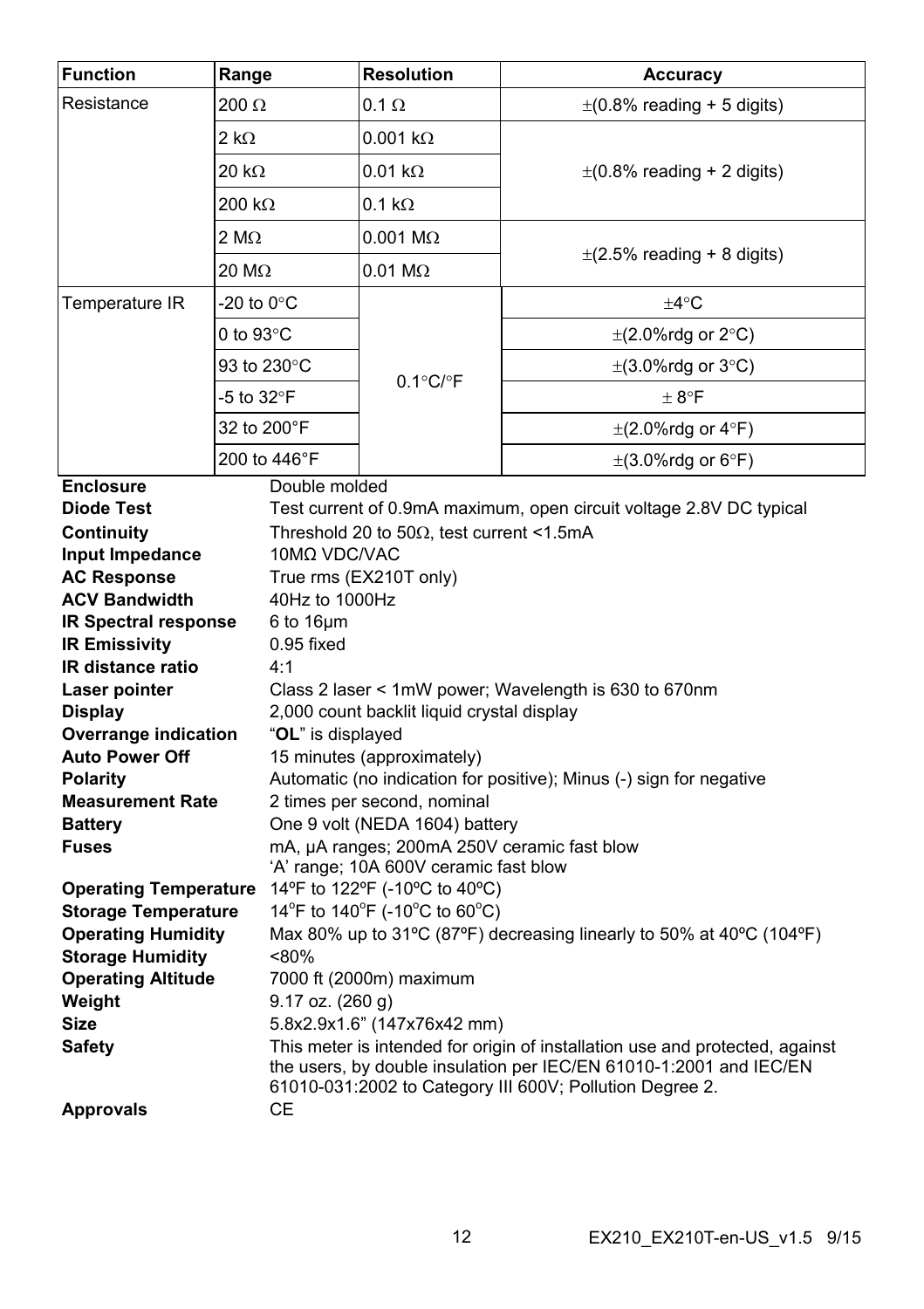## *Warranty*

FLIR Systems, Inc. warrants this Extech Instruments brand device to be free of defects in parts and workmanship for one year from date of shipment (a six month limited warranty applies to sensors and cables). If it should become necessary to return the instrument for service during or beyond the warranty period, contact the Customer Service Department for authorization. Visit the website www.extech.com for contact information. A Return Authorization (RA) number must be issued before any product is returned. The sender is responsible for shipping charges, freight, insurance and proper packaging to prevent damage in transit. This warranty does not apply to defects resulting from action of the user such as misuse, improper wiring, operation outside of specification, improper maintenance or repair, or unauthorized modification. FLIR Systems, Inc. specifically disclaims any implied warranties or merchantability or fitness for a specific purpose and will not be liable for any direct, indirect, incidental or consequential damages. FLIR's total liability is limited to repair or replacement of the product. The warranty set forth above is *inclusive and no other warranty, whether written or oral, is expressed or implied.*

## *Calibration, Repair, and Customer Care Services*

**FLIR Systems, Inc. offers repair and calibration services** for the Extech Instruments products we sell. NIST certification for most products is also provided. Call the Customer Service Department for information on calibration services available for this product. Annual calibrations should be performed to verify meter performance and accuracy. Technical support and general customer service is also provided, refer to the contact information provided below.

## **Support Lines: U.S. (877) 439‐8324; International: +1 (603) 324‐7800**

Technical Support: Option 3; E‐mail: support@extech.com

Repair & Returns: Option 4; E‐mail: repair@extech.com

Product specifications are subject to change without notice

#### **Please visit our website for the most up‐to‐date information**

#### **www.extech.com**

FLIR Commercial Systems, Inc., 9 Townsend West, Nashua, NH 03063 USA

*ISO 9001 Certified*

### **Copyright** © **2013‐2015 FLIR Systems, Inc.**

All rights reserved including the right of reproduction in whole or in part in any form

**www.extech.com**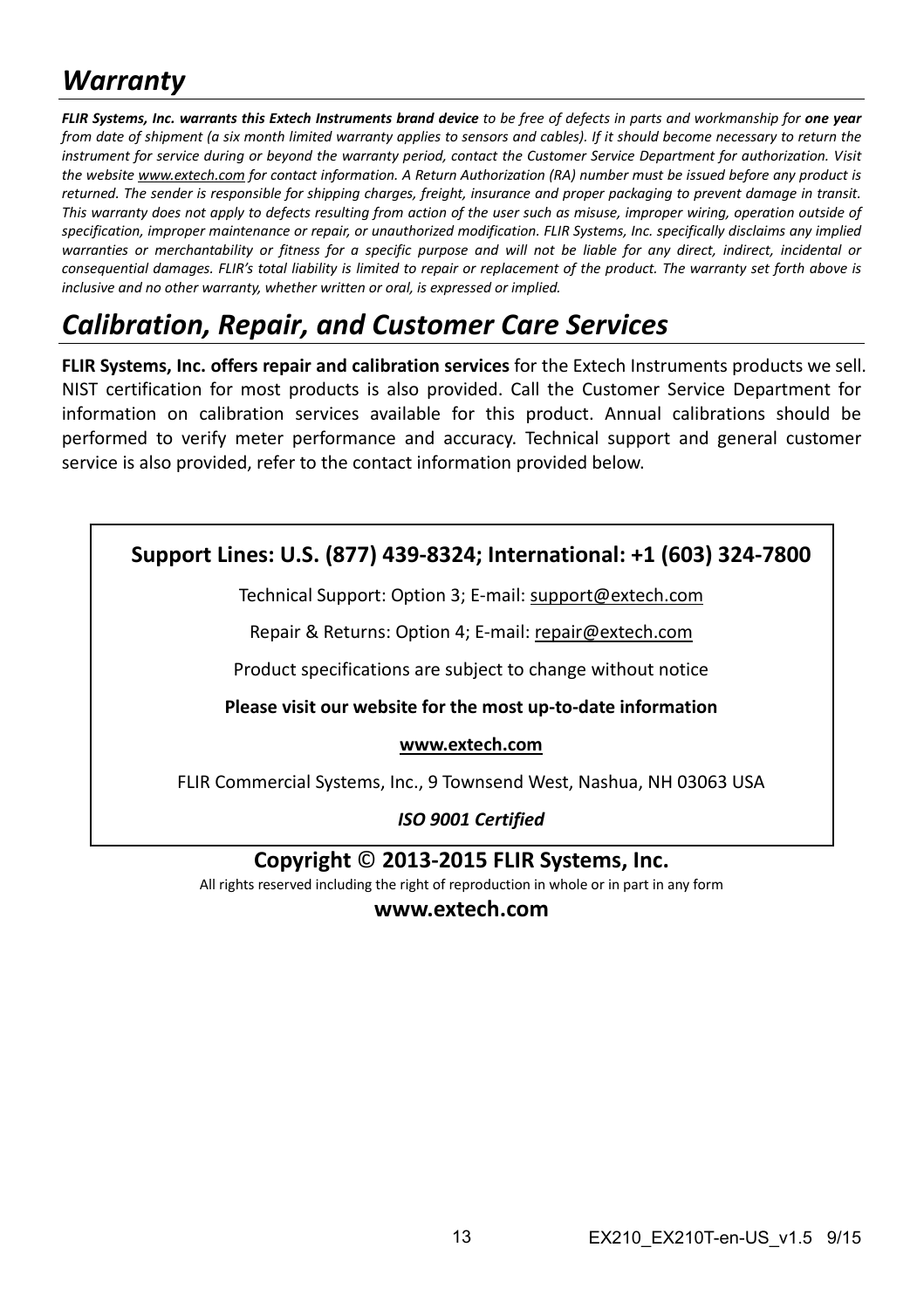## *Garantie*

FLIR Systems, Inc. garantit que cet appareil Extech Instruments est exempt de défauts matériaux et de fabrication pendant un an à partir de la date d'envoi (une garantie limitée de six mois s'applique aux capteurs et aux câbles). Si le renvoi de l'appareil pour réparation devient nécessaire durant ou après la période de garantie, contactez le service client pour autorisation. Pour obtenir les coordonnées, visitez le site Web suivant : www.extech.com. Un numéro d'autorisation de retour (AR) doit être délivré avant tout retour de produit. L'expéditeur prend à sa charge les frais d'expédition. le fret. l'assurance et l'emballage correct de l'appareil afin de prévenir toute détérioration durant le transport. Cette garantie ne s'applique pas aux dommages imputables à l'utilisateur, tels que l'usage impropre ou abusif, un mauvais câblage, une utilisation non conforme aux spécifications, un entretien ou une réparation incorrecte, ou toute modification non autorisée. FLIR Systems, Inc. déclinera spécifiquement toute garantie ou qualité marchande ou aptitude à l'emploi prévu, et ne sera en aucun cas tenu responsable pour tout dommage conséquent, direct, indirect ou accidentel. La responsabilité totale de FLIR est limitée à la réparation ou au remplacement du produit. La garantie définie ci-dessus est inclusive et aucune autre garantie, écrite ou orale, n'est exprimée ou implicite.

## *Calibrage, réparation et services après‐vente*

**FLIR Systems, Inc. offre des services de calibrage et de réparation** pour les produits Extech Instruments que nous commercialisons. Nous fournissons également une certification NIST pour la plupart des produits. Contactez notre service client pour toute information sur les services de calibrage disponibles pour ce produit. Un calibrage doit être effectué chaque année pour vérifier les performances et la précision du mètre. Nous offrons également une assistance technique et un service à la clientèle. Veuillez vous reporter aux coordonnées fournies ci‐dessous.

## **Lignes d'assistance: États‐Unis (877) 439‐8324; international: +1 (603) 324‐7800**

Service d'assistance technique : Option 3 ; E‐mail : support@extech.com

Réparations et retours : Option 4 ; E‐mail : repair@extech.com

Les spécifications produit sont sujettes à modifications sans préavis.

**Pour les toutes dernières informations, veuillez visiter notre site Web.**

#### **www.extech.com**

FLIR Commercial Systems, Inc., 9 Townsend West, Nashua, NH 03063 USA

*Certifié ISO 9001*

### **Copyright** © **2013‐2015 FLIR Systems, Inc.**

Tous droits réservés, y compris la reproduction partielle ou totale sous quelque forme que ce soit.

**www.extech.com**